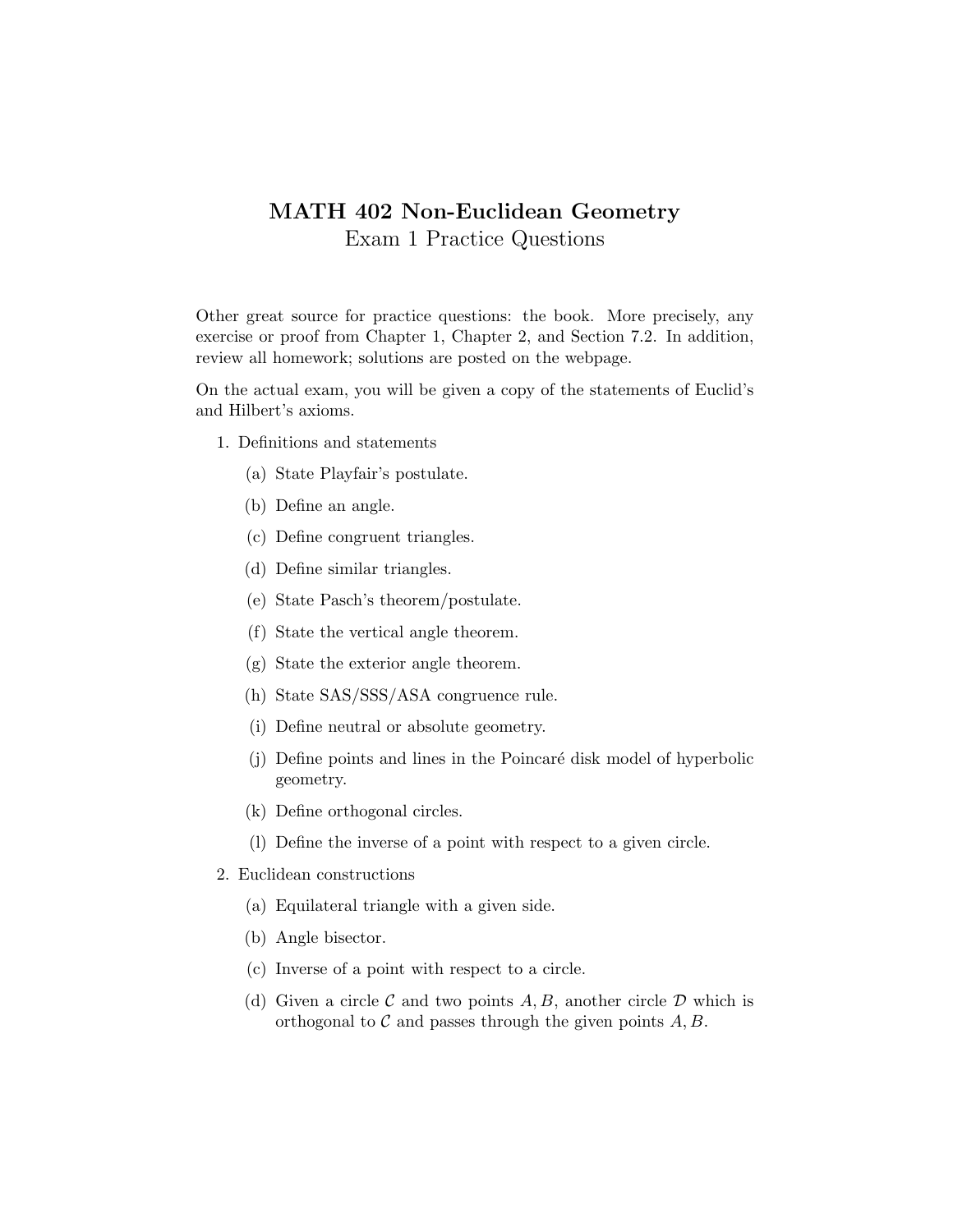## 3. Proofs

- (a) Prove the vertical angle theorem.
- (b) Prove the exterior angle theorem.
- (c) Let C be a circle with origin O. Prove that there isn't a circle  $D$ which goes through O and such that  $\mathcal C$  and  $\mathcal D$  are orthogonal.
- (d) Prove that Playfair's postulate implies the following statement: If  $l_1$  and  $l_2$  are two unequal parallel lines, and m is another line which intersects  $l_1$  (but is not equal to  $l_1$ ), then m also intersects  $l_2$ .
- (e) Given Hilbert's axioms, prove SSS.
- (f) Given Hilbert's axioms, prove ASA.
- (g) Consider the axiomatic system defined by the following. The undefined terms are points, and a line is defined as a set of points. The axioms are:
	- i. There are exactly four points.
	- ii. There are exactly four lines.
	- iii. Given any two different points there exists at least one line that contains them.
		- I claim that this system is consistent. Give a model.
	- Show that each of these three axioms is independent from the others.
	- Is the system complete? Why or why not?
	- Is the following statement true or false for the system: Every line contains at most two points. Justify your answer.
	- From the given system  $S$  form a new one  $T$  which is "dual," i.e. points in  $T$  are lines in  $S$ , and lines in  $T$  are points in S. Does T satisfy the same axioms as S? If the answer is yes, prove your claim by proving each axiom holds for T. If the answer is no, prove that one of the axioms for  $S$  (which one?) does not hold.